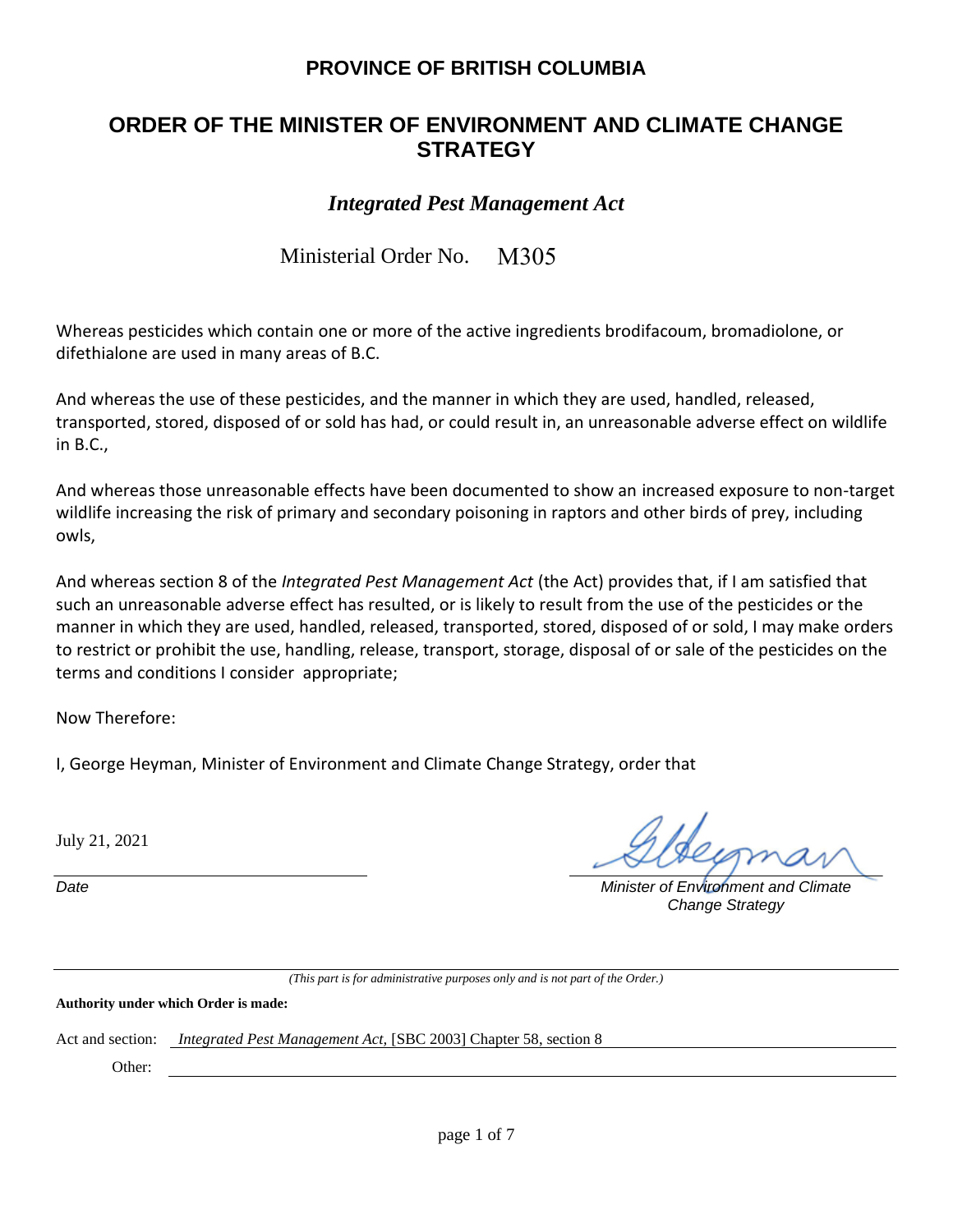1. In this Order,

"Agricultural Operation" means an agricultural operation defined in the Code of Practice for Agricultural Environmental Management,

"Certified" means certified under the Act,

"Essential Service" means an essential service set out in Schedule A of this Order,

"Licensed" means licensed under the Act,

"Second-Generation Anticoagulant Rodenticides" means pesticide products registered under the Pest Control Products Act (Canada) that contain the active ingredients: brodifacoum, bromadiolone, or difethialone, (hereinafter "SGARs").

- 2. This Order applies to all persons and businesses, including all Licensed pesticide vendors, who sell SGARs to persons in B.C.
- 3. This Order applies even though the use, manner of application, storage, sale, transport, or disposal of the SGARs is authorized under the Act and despite the terms and conditions of any licence, certificate, or permit.
- 4. Subject to section 5, SGARS are prohibited for sale and use in B.C.
- 5. The following exemptions from section 4 apply:
	- a) SGARs may be sold by a Licensed vendor to
		- (i) a business or person considered an Essential Service if the business or person holds a pesticide applicators Certificate;
		- (ii) a business or person who owns or operates an Agricultural Operation;
		- (iii) a Licensed pest control company; or
		- (iv) an agent of the business or person in 5 (a)(i) to (iii), including an employee who is not directly involved in the use of the products and who is not a holder of a pesticide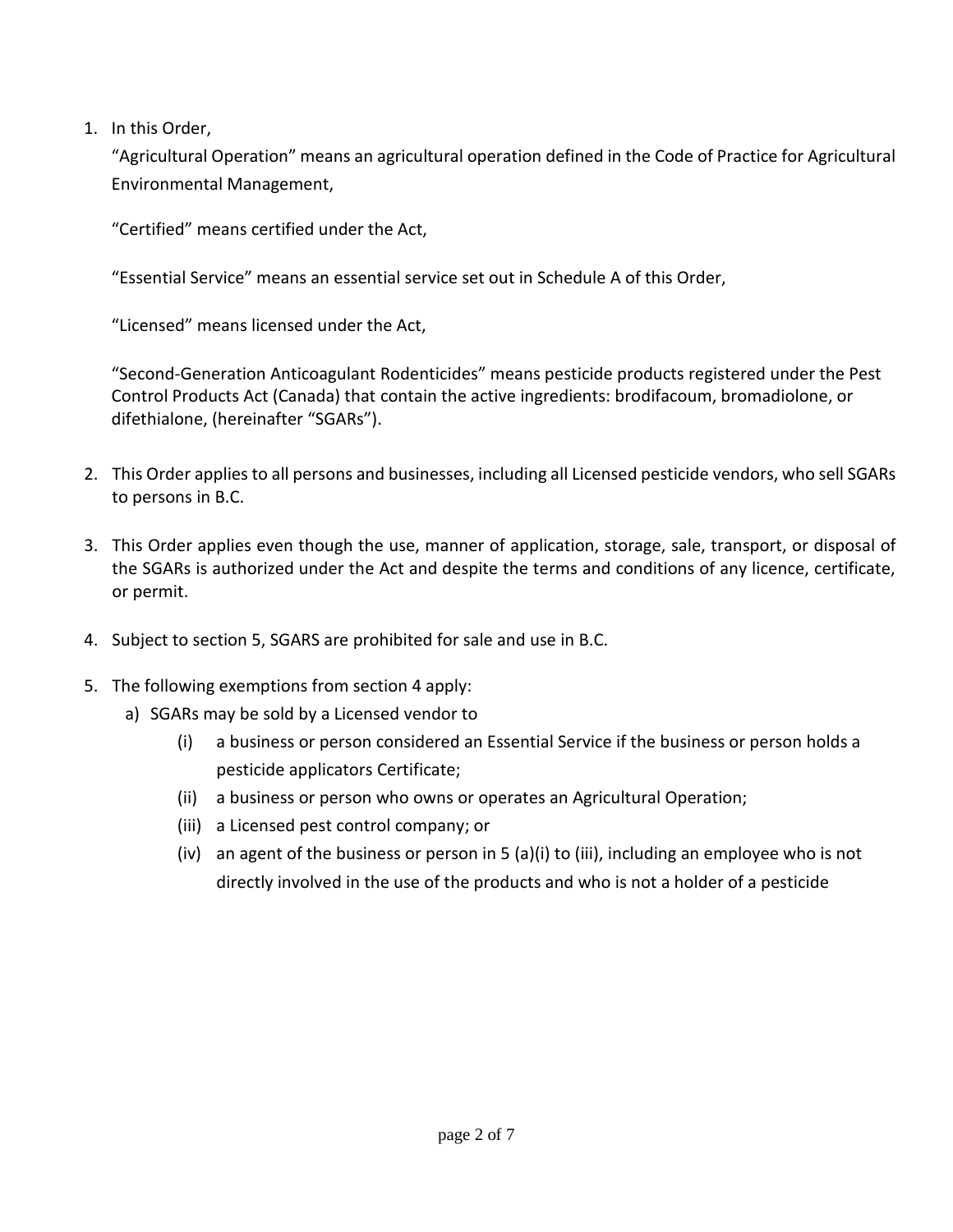applicators Certificate but who purchases and distributes supplies for the business or person, and is acting on behalf of the business or person.

- b) SGARs may be used by
	- (i) a business or person considered an Essential Service if
		- a. the business or person holds a pesticide applicators certificate in the appropriate category; or
		- b. the business or person hires a Licensed pest control company to apply the SGARs.
	- (ii) a business or person who owns or operates an Agricultural Operation.
	- (iii) a service Licensee who is hired by an Essential Service or Agricultural Operation to use SGARs.
- c) a business or person in 5(b) must not provide SGARs to a person who is not authorized by this order to use SGARs regardless of whether the person holds a pesticide applicator Certificate.
- 6. A Licensed vendor referred to in 5(a) must:
	- a) ensure a Certified dispenser confirms the purchaser:
		- (i) is an Essential Service or is employed by an Essential Service, and is purchasing the SGARs for an "Essential Service", a Licensed pesticide service company or a is a person who owns or operates an Agricultural Operation;
		- (ii) except where the person owns or operates an Agricultural Operation, holds a valid pesticide applicators Certificate showing the purchaser's name and Certificate number and;
		- (iii) if acting as an "agent" of the Essential Service, company or Agricultural Operation in (i), provides written verification from the purchaser's employer that the purchaser and Certificate holder (if not the same person and except where the person owns or operates an Agricultural Operation) are current employees of the organization and the purchase is authorized by the Essential Service, company or Agricultural Operation.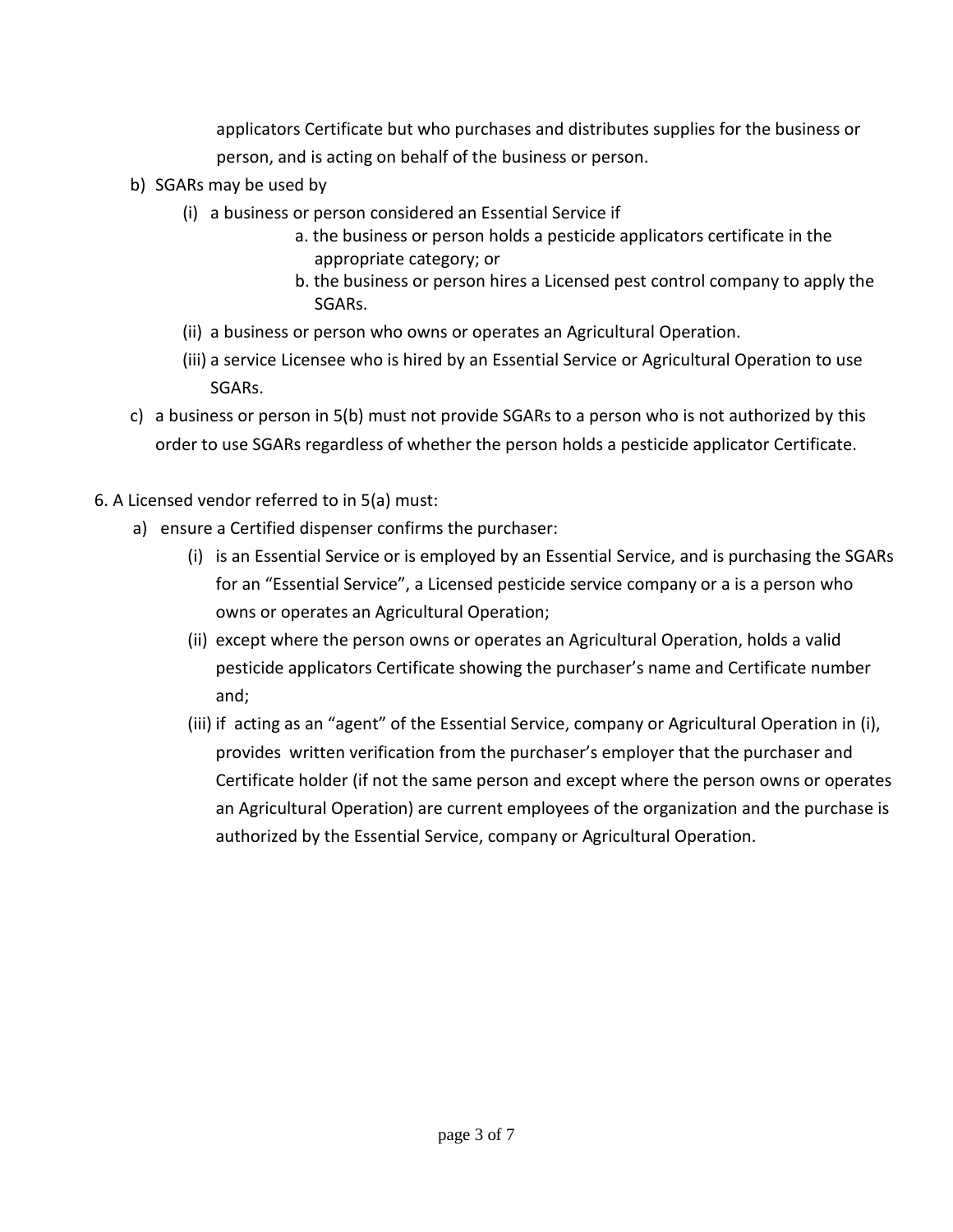- b) store and display SGARs in a manner that prevents access to the SGARs without the assistance of a Certified dispenser.
- c) where SGARs are displayed for sale, post signage that is produced by the ministry that highlights the risks to wildlife,
- d) ensure a Certified dispenser advises authorized purchasers of SGARs of the following information:
	- (i) the risks to wildlife when using SGARs;
	- (ii) that the use of SGARs is subject to the new requirements surrounding Integrated Pest Management, record keeping and disposal as set out in this order.
- e) record the following information for each sale:
	- (i) the purchaser's name, the contact information of the employer (if the purchaser is an employee), the SGAR product trade name, the SGAR product Pest Control Products number and weight of the container in which the SGARs were sold and number of containers sold and the category of purchaser (Licensee, Essential Service, Agricultural Operator);
	- (ii) from a Licensee, the Licence number, Certificate holder's name (if different than the purchaser), Certificate number;
	- (iii) from an Essential Service, Certificate holder's name (if different than the purchaser), Certificate number.
- 7. A Certified dispenser must perform the duties as described in section 6 (a) and (d).
- 8. A user of SGARs described in 5(b)
	- a) may use SGARs only after doing all the following in accordance with Integrated Pest Management principles:
		- (i) identify and implement, or identify and advise the owner or manager of the treatment area of, reasonable measures to prevent rodents;
		- (ii) identify the rodent species to be managed;
		- (iii) monitor to determine the population of rodents and their location;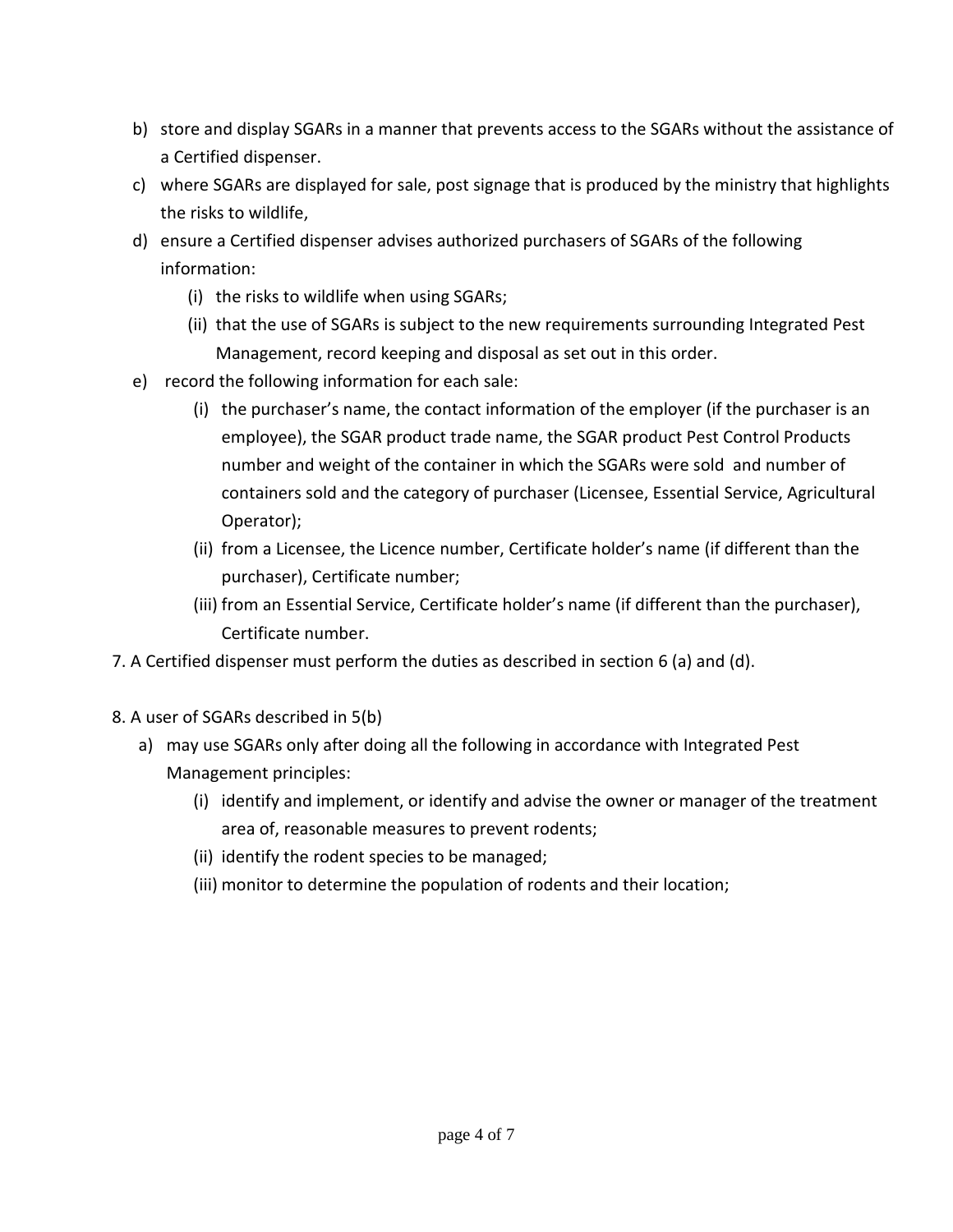- (iv) determine an injury threshold for each rodent and apply them to the determination of when to use SGARs;
- (v) select treatment methods based on
	- a. consideration of practical alternatives to the use of SGARs, and
	- b. protection of human health and the environment.
- b) must evaluate the effectiveness after each use of SGARs, in accordance with Integrated Pest Management principles.
- c) must dispose of unused SGARs and poisoned rodents properly.
- d) must record the following information when SGARs are applied:
	- (i) the applicators name;
	- (ii) the rodent species targeted;
	- (iii) Integrated Pest Management measures taken to prevent rodents and manage their population without the use of SGARs;
	- (iv) for each SGAR applied,
		- a. the product trade name and Pest Control Product registration number, and
		- b. the application method and amount applied.
		- c. the date, time and location of application;

9. Records required under this order must be retained for 3 years and must be made available for inspection upon request of an Inspector.

10. This Order except for section 9 expires 18 months from the date of its signing.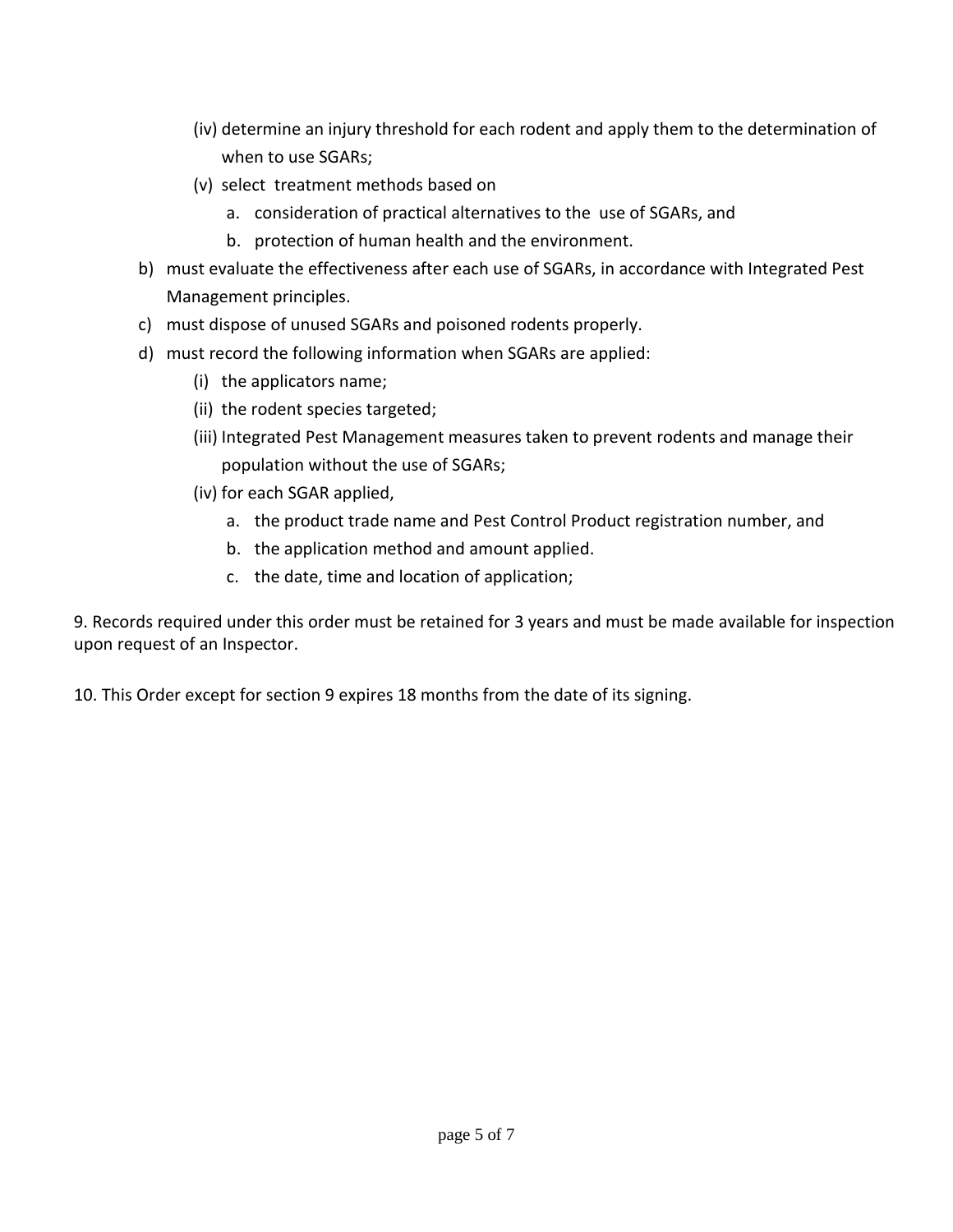#### **SCHEDULE A**

Businesses and persons that provide:

- 1. Health and Health Services
	- a. Hospitals, emergency care services, primary care facilities.
- 2. Public Safety
	- a. The Department of National Defence (DND) facilities, the Canadian Armed Forces (CAF) facilities, and operations and services that support the Canadian Coast Guard and Coast Guard Auxiliary;
	- b. Emergency management facilities at local, regional, provincial, and federal levels.
- 3. Critical Infrastructure
	- a. Drilling and production, refineries, processing, treatment and completion facilities, storage, distribution network infrastructure and support operations critical in maintaining electricity, drinking water, waste water, oil and natural and propane gas, fuel, petroleum, crude oil and other fuel sources such as heating oil.
	- b. Gas stations, diesel, propane and heating fuel providers and providers of charging stations for electric vehicles.
- 4. Food and Agriculture Service Providers
	- a. Food processing, manufacturing, storage, transportation and distribution of foods, feed products and beverages;
	- b. Restaurants and other facilities that prepare and serve food;
	- c. Retail: Grocery stores, convenience stores, farmers' markets and other establishments engaged in the retail sale or provision of food;
		- i. Includes food banks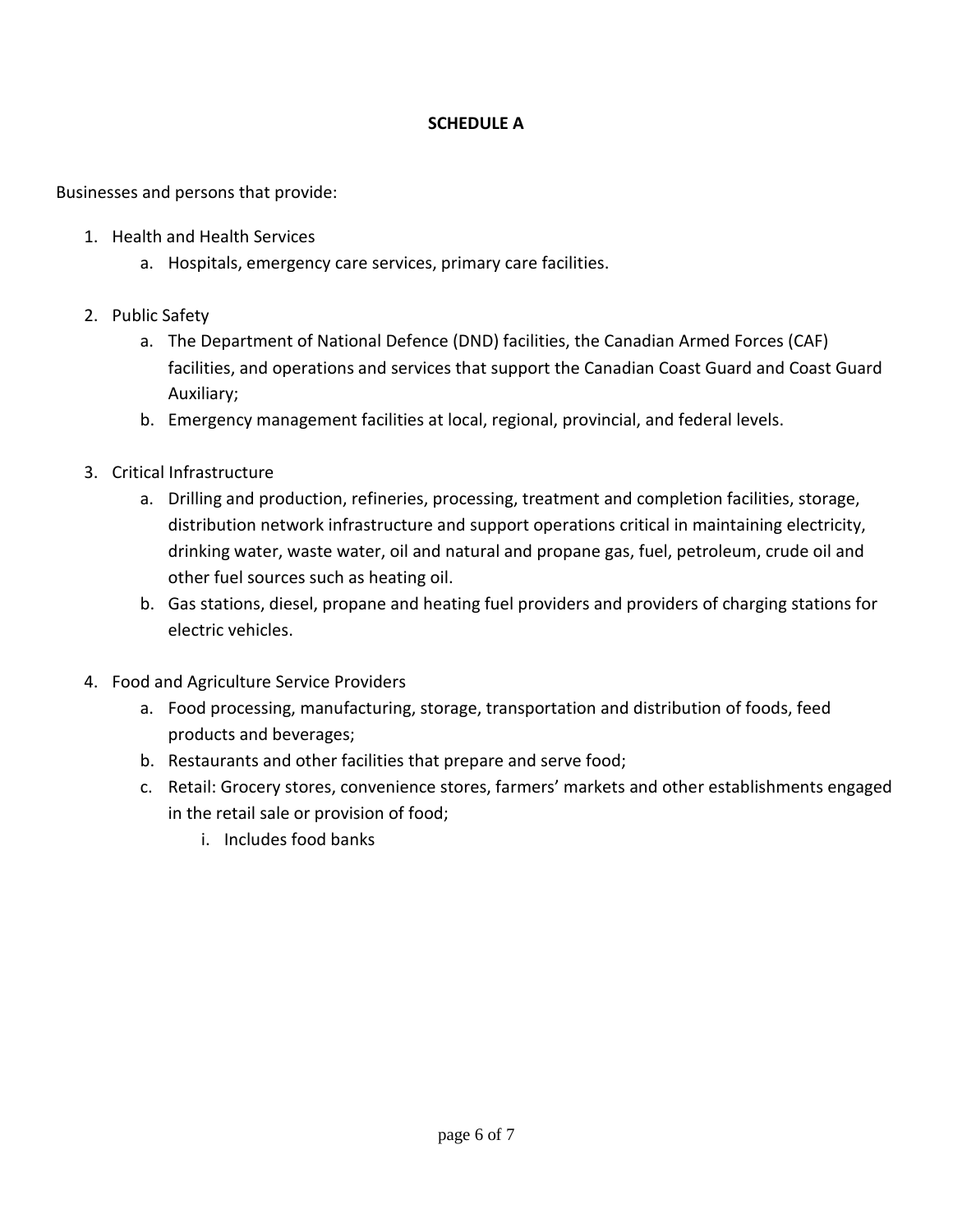- 5. Transportation
	- a. Services and facilities that facilitate the interprovincial and intra-provincial transportation of essential supplies, personnel, and services, including port/waterfront operations, road, air and rail operations.
- 6. Sanitation
	- a. Waste (garbage and organics) and recycling collection, processing, and disposal.
- 7. Communications / Information Technology
	- a. Information technology, radio, cable providers, and telecommunications services, including phone, internet, wireless communications, data centres; satellite operations, undersea cable landing stations, Internet Exchange Points, and manufacturers and distributors of communications equipment.
- 8. Coroners and those Performing Mortuary and Related Services
	- a. Coroners and facilities performing mortuary services, including funeral homes, crematoriums, and cemeteries, as well as facilities supporting the appropriate handling, identification, storage, transportation, and certification of human remains.